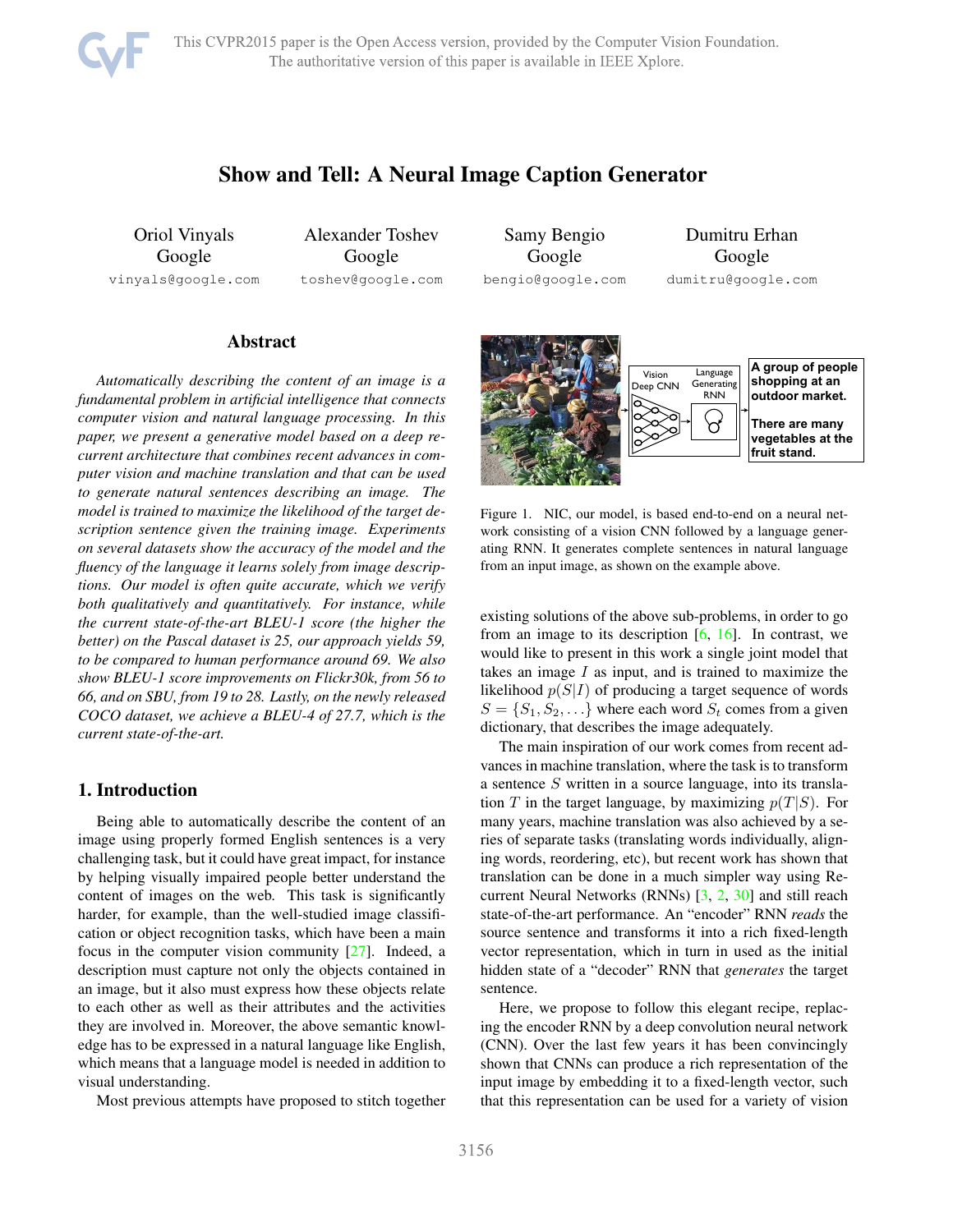<span id="page-1-1"></span>tasks [\[28\]](#page-8-6). Hence, it is natural to use a CNN as an image "encoder", by first pre-training it for an image classification task and using the last hidden layer as an input to the RNN decoder that generates sentences (see Fig. [1\)](#page-0-0). We call this model the Neural Image Caption, or NIC.

Our contributions are as follows. First, we present an end-to-end system for the problem. It is a neural net which is fully trainable using stochastic gradient descent. Second, our model combines state-of-art sub-networks for vision and language models. These can be pre-trained on larger corpora and thus can take advantage of additional data. Finally, it yields significantly better performance compared to state-of-the-art approaches; for instance, on the Pascal dataset, NIC yielded a BLEU score of 59, to be compared to the current state-of-the-art of 25, while human performance reaches 69. On Flickr30k, we improve from 56 to 66, and on SBU, from 19 to 28.

# 2. Related Work

The problem of generating natural language descriptions from visual data has long been studied in computer vision, but mainly for video [\[7,](#page-8-7) [32\]](#page-8-8). This has led to complex systems composed of visual primitive recognizers combined with a structured formal language, e.g. And-Or Graphs or logic systems, which are further converted to natural language via rule-based systems. Such systems are heavily hand-designed, relatively brittle and have been demonstrated only on limited domains, e.g. traffic scenes or sports.

The problem of still image description with natural text has gained interest more recently. Leveraging recent advances in recognition of objects, their attributes and locations, allows us to drive natural language generation systems, though these are limited in their expressivity. Farhadi et al. [\[6\]](#page-8-1) use detections to infer a triplet of scene elements which is converted to text using templates. Similarly, Li et al. [\[19\]](#page-8-9) start off with detections and piece together a final description using phrases containing detected objects and relationships. A more complex graph of detections beyond triplets is used by Kulkani et al. [\[16\]](#page-8-2), but with template-based text generation. More powerful language models based on language parsing have been used as well [\[23,](#page-8-10) [1,](#page-8-11) [17,](#page-8-12) [18,](#page-8-13) [5\]](#page-8-14). The above approaches have been able to describe images "in the wild", but they are heavily handdesigned and rigid when it comes to text generation.

A large body of work has addressed the problem of ranking descriptions for a given image  $[11, 8, 24]$  $[11, 8, 24]$  $[11, 8, 24]$  $[11, 8, 24]$  $[11, 8, 24]$ . Such approaches are based on the idea of co-embedding of images and text in the same vector space. For an image query, descriptions are retrieved which lie close to the image in the embedding space. Most closely, neural networks are used to co-embed images and sentences together [\[29\]](#page-8-18) or even image crops and subsentences [\[13\]](#page-8-19) but do not attempt to generate novel descriptions. In general, the above approaches cannot

describe previously unseen compositions of objects, even though the individual objects might have been observed in the training data. Moreover, they avoid addressing the problem of evaluating how good a generated description is.

In this work we combine deep convolutional nets for image classification [\[12\]](#page-8-20) with recurrent networks for sequence modeling [\[10\]](#page-8-21), to create a single network that generates descriptions of images. The RNN is trained in the context of this single "end-to-end" network. The model is inspired by recent successes of sequence generation in machine translation [\[3,](#page-8-3) [2,](#page-8-4) [30\]](#page-8-5), with the difference that instead of starting with a sentence, we provide an image processed by a convolutional net. The closest works are by Kiros et al. [\[15\]](#page-8-22) who use a neural net, but a feedforward one, to predict the next word given the image and previous words. A recent work by Mao et al.  $[21]$  uses a recurrent NN for the same prediction task. This is very similar to the present proposal but there are a number of important differences: we use a more powerful RNN model, and provide the visual input to the RNN model directly, which makes it possible for the RNN to keep track of the objects that have been explained by the text. As a result of these seemingly insignificant differences, our system achieves substantially better results on the established benchmarks. Lastly, Kiros et al. [\[14\]](#page-8-24) propose to construct a joint multimodal embedding space by using a powerful computer vision model and an LSTM that encodes text. In contrast to our approach, they use two separate pathways (one for images, one for text) to define a joint embedding, and, even though they can generate text, their approach is highly tuned for ranking.

# 3. Model

In this paper, we propose a neural and probabilistic framework to generate descriptions from images. Recent advances in statistical machine translation have shown that, given a powerful sequence model, it is possible to achieve state-of-the-art results by directly maximizing the probability of the correct translation given an input sentence in an "end-to-end" fashion – both for training and inference. These models make use of a recurrent neural network which encodes the variable length input into a fixed dimensional vector, and uses this representation to "decode" it to the desired output sentence. Thus, it is natural to use the same approach where, given an image (instead of an input sentence in the source language), one applies the same principle of "translating" it into its description.

Thus, we propose to directly maximize the probability of the correct description given the image by using the following formulation:

<span id="page-1-0"></span>
$$
\theta^* = \arg \max_{\theta} \sum_{(I,S)} \log p(S|I; \theta)
$$
 (1)

where  $\theta$  are the parameters of our model, I is an image, and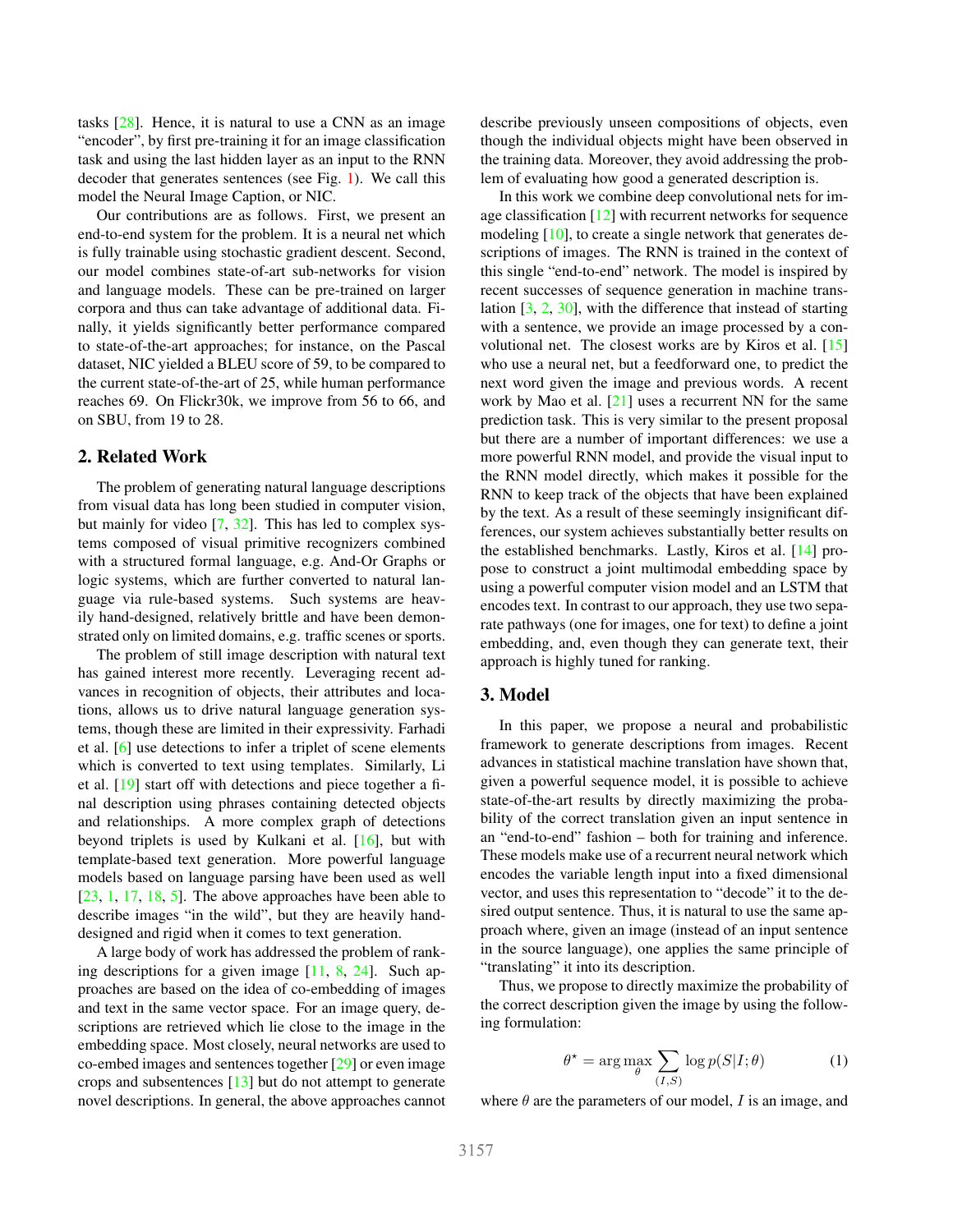<span id="page-2-3"></span> $S$  its correct transcription. Since  $S$  represents any sentence, its length is unbounded. Thus, it is common to apply the chain rule to model the joint probability over  $S_0, \ldots, S_N$ , where  $N$  is the length of this particular example as

<span id="page-2-0"></span>
$$
\log p(S|I) = \sum_{t=0}^{N} \log p(S_t|I, S_0, \dots, S_{t-1})
$$
 (2)

where we dropped the dependency on  $\theta$  for convenience. At training time,  $(S, I)$  is a training example pair, and we optimize the sum of the log probabilities as described in [\(2\)](#page-2-0) over the whole training set using stochastic gradient descent (further training details are given in Section [4\)](#page-3-0).

It is natural to model  $p(S_t|I, S_0, \ldots, S_{t-1})$  with a Recurrent Neural Network (RNN), where the variable number of words we condition upon up to  $t - 1$  is expressed by a fixed length hidden state or memory  $h_t$ . This memory is updated after seeing a new input  $x_t$  by using a non-linear function  $f$ :

<span id="page-2-1"></span>
$$
h_{t+1} = f(h_t, x_t) . \tag{3}
$$

To make the above RNN more concrete two crucial design choices are to be made: what is the exact form of  $f$  and how are the images and words fed as inputs  $x_t$ . For f we use a Long-Short Term Memory (LSTM) net, which has shown state-of-the art performance on sequence tasks such as translation. This model is outlined in the next section.

For the representation of images, we use a Convolutional Neural Network (CNN). They have been widely used and studied for image tasks, and are currently state-of-the art for object recognition and detection. Our particular choice of CNN uses a novel approach to batch normalization and yields the current best performance on the ILSVRC 2014 classification competition [\[12\]](#page-8-20). Furthermore, they have been shown to generalize to other tasks such as scene classification by means of transfer learning [\[4\]](#page-8-25). The words are represented with an embedding model.

## 3.1. LSTM-based Sentence Generator

The choice of  $f$  in  $(3)$  is governed by its ability to deal with vanishing and exploding gradients  $[10]$ , the most common challenge in designing and training RNNs. To address this challenge, a particular form of recurrent nets, called LSTM, was introduced [\[10\]](#page-8-21) and applied with great success to translation [\[3,](#page-8-3) [30\]](#page-8-5) and sequence generation [\[9\]](#page-8-26).

The core of the LSTM model is a memory cell  $c$  encoding knowledge at every time step of what inputs have been observed up to this step (see Figure [2\)](#page-2-2) . The behavior of the cell is controlled by "gates" – layers which are applied multiplicatively and thus can either keep a value from the gated layer if the gate is 1 or zero this value if the gate is 0. In particular, three gates are being used which control whether to forget the current cell value (forget gate  $f$ ), if it should



<span id="page-2-2"></span>Figure 2. LSTM: the memory block contains a cell  $c$  which is controlled by three gates. In blue we show the recurrent connections – the output m at time  $t - 1$  is fed back to the memory at time  $t$  via the three gates; the cell value is fed back via the forget gate; the predicted word at time  $t - 1$  is fed back in addition to the memory output  $m$  at time  $t$  into the Softmax for word prediction.

read its input (input gate  $i$ ) and whether to output the new cell value (output gate o). The definition of the gates and cell update and output are as follows:

$$
i_t = \sigma(W_{ix}x_t + W_{im}m_{t-1}) \tag{4}
$$

$$
f_t = \sigma(W_{fx}x_t + W_{fm}m_{t-1}) \tag{5}
$$

$$
o_t = \sigma(W_{ox}x_t + W_{om}m_{t-1}) \tag{6}
$$

$$
c_t = f_t \odot c_{t-1} + i_t \odot h(W_{cx}x_t + W_{cm}m_{t-1})(7)
$$

$$
m_t = o_t \odot c_t \tag{8}
$$

$$
p_{t+1} = \text{Softmax}(m_t) \tag{9}
$$

where  $\odot$  represents the product with a gate value, and the various W matrices are trained parameters. Such multiplicative gates make it possible to train the LSTM robustly as these gates deal well with exploding and vanishing gra-dients [\[10\]](#page-8-21). The nonlinearities are sigmoid  $\sigma(\cdot)$  and hyperbolic tangent  $h(\cdot)$ . The last equation  $m_t$  is what is used to feed to a Softmax, which will produce a probability distribution  $p_t$  over all words.

Training The LSTM model is trained to predict each word of the sentence after it has seen the image as well as all preceding words as defined by  $p(S_t|I, S_0, \ldots, S_{t-1})$ . For this purpose, it is instructive to think of the LSTM in unrolled form – a copy of the LSTM memory is created for the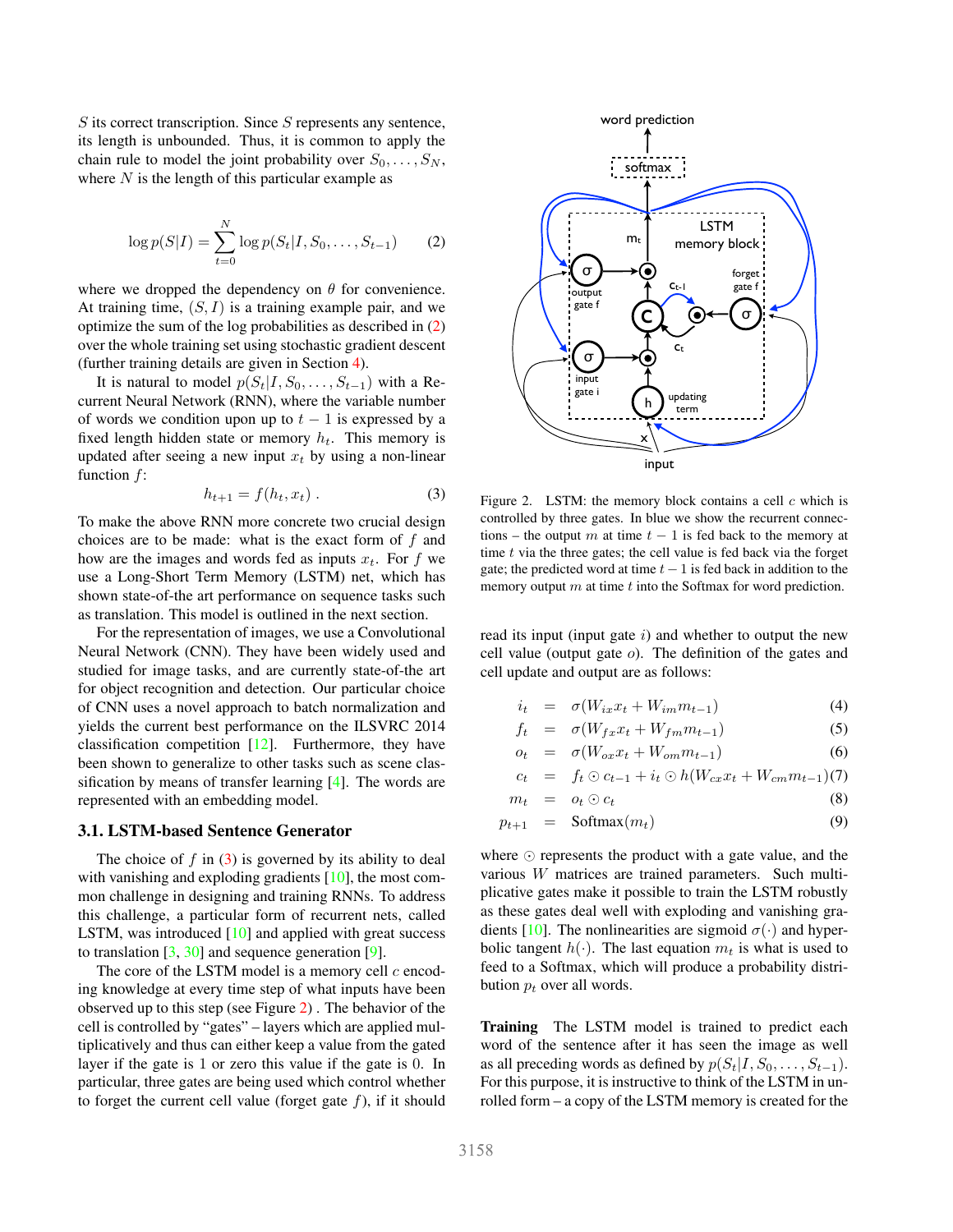<span id="page-3-4"></span>

<span id="page-3-1"></span>Figure 3. LSTM model combined with a CNN image embedder (as defined in [\[12\]](#page-8-20)) and word embeddings. The unrolled connections between the LSTM memories are in blue and they correspond to the recurrent connections in Figure [2.](#page-2-2) All LSTMs share the same parameters.

image and each sentence word such that all LSTMs share the same parameters and the output  $m_{t-1}$  of the LSTM at time  $t - 1$  is fed to the LSTM at time t (see Figure [3\)](#page-3-1). All recurrent connections are transformed to feed-forward connections in the unrolled version. In more detail, if we denote by I the input image and by  $S = (S_0, \ldots, S_N)$  a true sentence describing this image, the unrolling procedure reads:

$$
x_{-1} = \text{CNN}(I) \tag{10}
$$

$$
x_t = W_e S_t, \quad t \in \{0...N-1\}
$$
 (11)

$$
p_{t+1} = \text{LSTM}(x_t), \quad t \in \{0...N-1\} \tag{12}
$$

where we represent each word as a one-hot vector  $S_t$  of dimension equal to the size of the dictionary. Note that we denote by  $S_0$  a special start word and by  $S_N$  a special stop word which designates the start and end of the sentence. In particular by emitting the stop word the LSTM signals that a complete sentence has been generated. Both the image and the words are mapped to the same space, the image by using a vision CNN, the words by using word embedding  $W_e$ . The image I is only input once, at  $t = -1$ , to inform the LSTM about the image contents. We empirically verified that feeding the image at each time step as an extra input yields inferior results, as the network can explicitly exploit noise in the image and overfits more easily.

Our loss is the sum of the negative log likelihood of the correct word at each step as follows:

$$
L(I, S) = -\sum_{t=1}^{N} \log p_t(S_t) .
$$
 (13)

The above loss is minimized w.r.t. all the parameters of the LSTM, the top layer of the image embedder CNN and word embeddings  $W_e$ .

Inference There are multiple approaches that can be used to generate a sentence given an image, with NIC. The first one is Sampling where we just sample the first word according to  $p_1$ , then provide the corresponding embedding as input and sample  $p_2$ , continuing like this until we sample the special end-of-sentence token or some maximum length. The second one is BeamSearch: iteratively consider the set of the  $k$  best sentences up to time  $t$  as candidates to generate sentences of size  $t + 1$ , and keep only the resulting best k of them. This better approximates  $S = \arg \max_{S'} p(S'|I)$ . We used the BeamSearch approach in the following experiments, with a beam of size 20. Using a beam size of 1 (i.e., greedy search) did degrade our results by 2 BLEU points on average.

#### <span id="page-3-0"></span>4. Experiments

We performed an extensive set of experiments to assess the effectiveness of our model using several metrics, data sources, and model architectures, in order to compare to prior art.

#### 4.1. Evaluation Metrics

Although it is sometimes not clear whether a description should be deemed successful or not given an image, prior art has proposed several evaluation metrics. The most reliable (but time consuming) is to ask for raters to give a subjective score on the usefulness of each description given the image. In this paper, we used this to reinforce that some of the automatic metrics indeed correlate with this subjective score, following the guidelines proposed in [\[11\]](#page-8-15), which asks the graders to evaluate each generated sentence with a scale from [1](#page-3-2) to  $4<sup>1</sup>$ .

For this metric, we set up an Amazon Mechanical Turk experiment. Each image was rated by 2 workers. The typical level of agreement between workers is 65%. In case of disagreement we simply average the scores and record the average as the score. For variance analysis, we perform bootstrapping (re-sampling the results with replacement and computing means/standard deviation over the resampled re-sults). Like [\[11\]](#page-8-15) we report the fraction of scores which are larger or equal than a set of predefined thresholds.

The rest of the metrics can be computed automatically assuming one has access to groundtruth, i.e. human generated descriptions. The most commonly used metric so far in the image description literature has been the BLEU score  $[25]$ , which is a form of precision of word n-grams between generated and reference sentences<sup>[2](#page-3-3)</sup>. Even though

<span id="page-3-2"></span><sup>&</sup>lt;sup>1</sup> The raters are asked whether the image is described without any errors, described with minor errors, with a somewhat related description, or with an unrelated description, with a score of 4 being the best and 1 being the worst.

<span id="page-3-3"></span> $2$ In this literature, most previous work report BLEU-1, i.e., they only compute precision at the unigram level, whereas BLEU-n is a geometric average of precision over 1- to n-grams.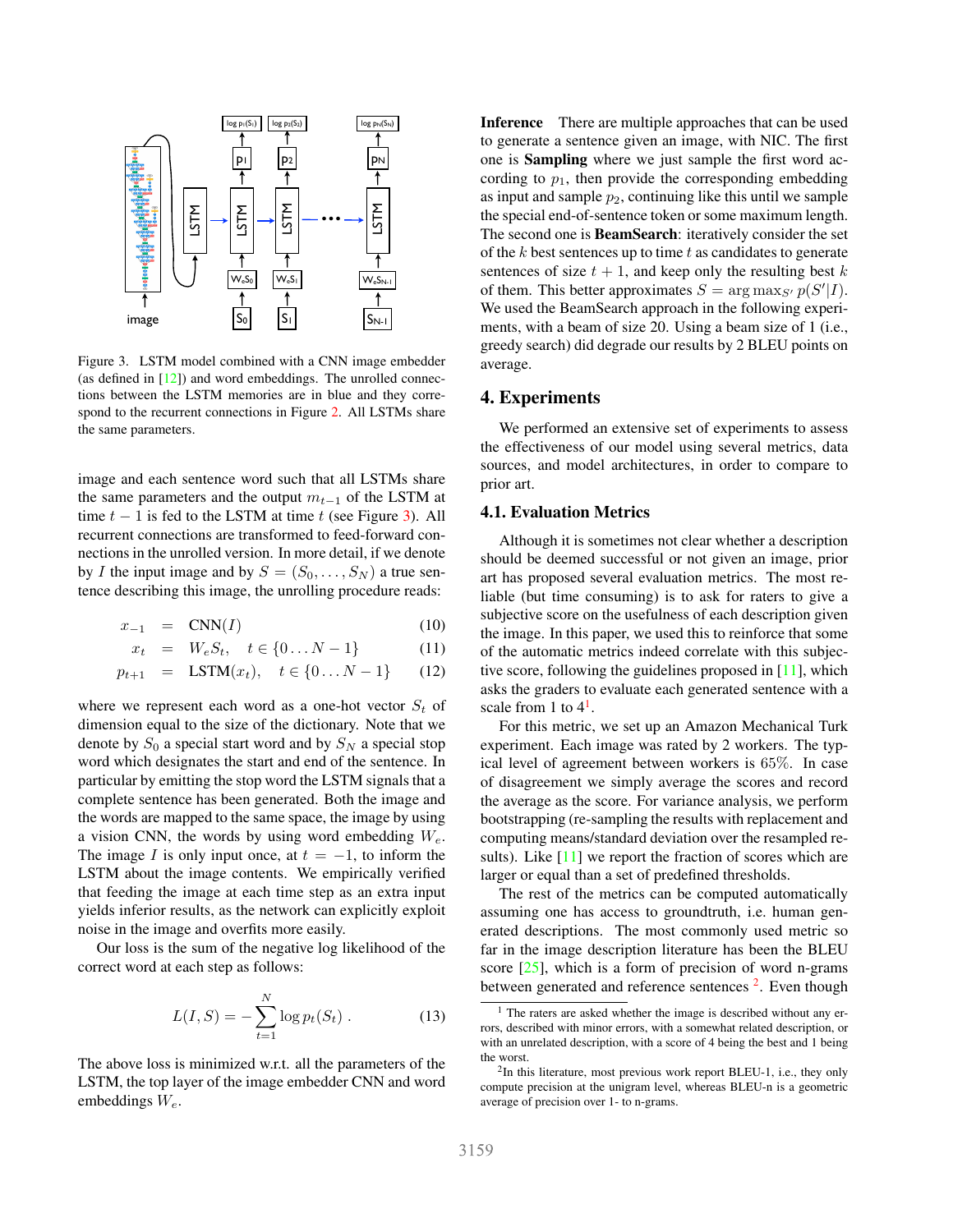<span id="page-4-3"></span>this metric has some obvious drawbacks, it has been shown to correlate well with human evaluations. In this work, we corroborate this as well, as we show in Section [4.3.](#page-4-0) An extensive evaluation protocol, as well as the generated outputs of our system, can be found at [http://nic.](http://nic.droppages.com/) [droppages.com/](http://nic.droppages.com/).

Besides BLEU, one can use the perplexity of the model for a given transcription (which is closely related to our objective function in  $(1)$ ). The perplexity is the geometric mean of the inverse probability for each predicted word. We used this metric to perform choices regarding model selection and hyperparameter tuning in our held-out set, but we do not report it since BLEU is always preferred <sup>[3](#page-4-1)</sup>. A much more detailed discussion regarding metrics can be found in [\[31\]](#page-8-28), and research groups working on this topic have been reporting other metrics which are deemed more appropriate for evaluating caption. We report two such metrics - ME-TEOR and Cider - hoping for much more discussion and research to arise regarding the choice of metric.

Lastly, the current literature on image description has also been using the proxy task of ranking a set of available descriptions with respect to a given image (see for instance  $[14]$ ). Doing so has the advantage that one can use known ranking metrics like recall@k. On the other hand, transforming the description generation task into a ranking task is unsatisfactory: as the complexity of images to describe grows, together with its dictionary, the number of possible sentences grows exponentially with the size of the dictionary, and the likelihood that a predefined sentence will fit a new image will go down unless the number of such sentences also grows exponentially, which is not realistic; not to mention the underlying computational complexity of evaluating efficiently such a large corpus of stored sentences for each image. The same argument has been used in speech recognition, where one has to produce the sentence corresponding to a given acoustic sequence; while early attempts concentrated on classification of isolated phonemes or words, state-of-the-art approaches for this task are now generative and can produce sentences from a large dictionary.

Now that our models can generate descriptions of reasonable quality, and despite the ambiguities of evaluating an image description (where there could be multiple valid descriptions not in the groundtruth) we believe we should concentrate on evaluation metrics for the generation task rather than for ranking.

### <span id="page-4-2"></span>4.2. Datasets

For evaluation we use a number of datasets which consist of images and sentences in English describing these images.

The statistics of the datasets are as follows:

| Dataset name           | size  |        |       |  |
|------------------------|-------|--------|-------|--|
|                        | train | valid. | test  |  |
| Pascal VOC 2008 [6]    |       |        | 1000  |  |
| Flickr8k $[26]$        | 6000  | 1000   | 1000  |  |
| Flickr $30k$ [33]      | 28000 | 1000   | 1000  |  |
| MSCOCO <sup>[20]</sup> | 82783 | 40504  | 40775 |  |
| <b>SBU</b> [24]        | 1 M   |        |       |  |

With the exception of SBU, each image has been annotated by labelers with 5 sentences that are relatively visual and unbiased. SBU consists of descriptions given by image owners when they uploaded them to Flickr. As such they are not guaranteed to be visual or unbiased and thus this dataset has more noise.

The Pascal dataset is customary used for testing only after a system has been trained on different data such as any of the other four dataset. In the case of SBU, we hold out 1000 images for testing and train on the rest as used by  $[18]$ . Similarly, we reserve 4K random images from the MSCOCO validation set as test, called COCO-4k, and use it to report results in the following section.

# <span id="page-4-0"></span>4.3. Results

Since our model is data driven and trained end-to-end, and given the abundance of datasets, we wanted to answer questions such as "how dataset size affects generalization", "what kinds of transfer learning it would be able to achieve", and "how it would deal with weakly labeled examples". As a result, we performed experiments on five different datasets, explained in Section [4.2,](#page-4-2) which enabled us to understand our model in depth.

#### 4.3.1 Training Details

Many of the challenges that we faced when training our models had to do with overfitting. Indeed, purely supervised approaches require large amounts of data, but the datasets that are of high quality have less than 100000 images. The task of assigning a description is strictly harder than object classification and data driven approaches have only recently become dominant thanks to datasets as large as ImageNet (with ten times more data than the datasets we described in this paper, with the exception of SBU). As a result, we believe that, even with the results we obtained which are quite good, the advantage of our method versus most current human-engineered approaches will only increase in the next few years as training set sizes will grow.

Nonetheless, we explored several techniques to deal with overfitting. The most obvious way to not overfit is to initialize the weights of the CNN component of our system to a pretrained model (e.g., on ImageNet). We did this in all the experiments (similar to  $[8]$ ), and it did help quite a

<span id="page-4-1"></span><sup>&</sup>lt;sup>3</sup>Even though it would be more desirable, optimizing for BLEU score yields a discrete optimization problem. In general, perplexity and BLEU scores are fairly correlated.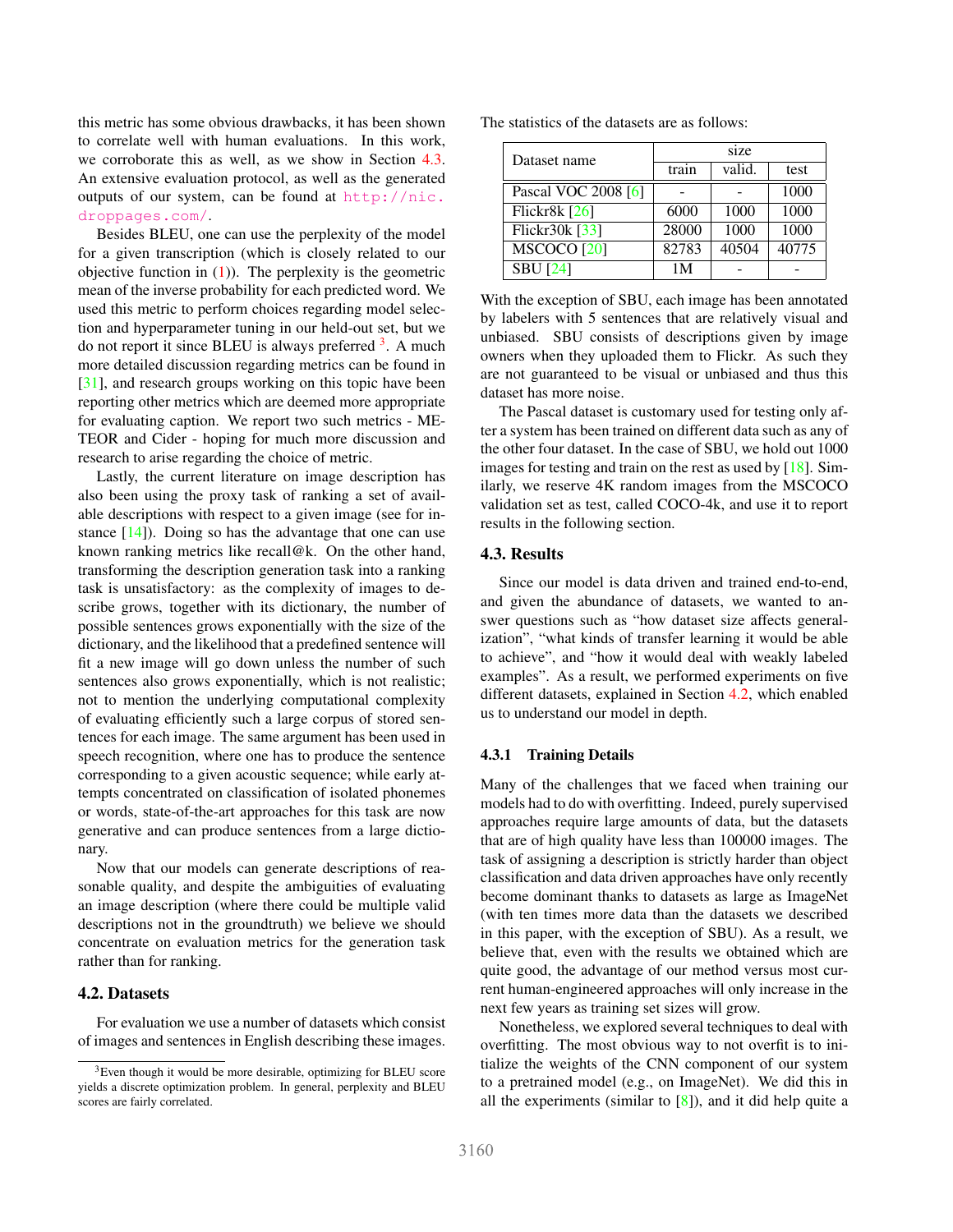<span id="page-5-4"></span>lot in terms of generalization. Another set of weights that could be sensibly initialized are  $W_e$ , the word embeddings. We tried initializing them from a large news corpus [\[22\]](#page-8-32), but no significant gains were observed, and we decided to just leave them uninitialized for simplicity. Lastly, we did some model level overfitting-avoiding techniques. We tried dropout [\[34\]](#page-8-33) and ensembling models, as well as exploring the size (i.e., capacity) of the model by trading off number of hidden units versus depth. Dropout and ensembling gave a few BLEU points improvement, and that is what we report throughout the paper.

We trained all sets of weights using stochastic gradient descent with fixed learning rate and no momentum. All weights were randomly initialized except for the CNN weights, which we left unchanged because changing them had a negative impact. We used 512 dimensions for the embeddings and the size of the LSTM memory.

Descriptions were preprocessed with basic tokenization, keeping all words that appeared at least 5 times in the training set.

#### 4.3.2 Generation Results

We report our main results on all the relevant datasets in Tables [1](#page-5-0) and [2.](#page-5-1) Since PASCAL does not have a training set, we used the system trained using MSCOCO (arguably the largest and highest quality dataset for this task). The stateof-the-art results for PASCAL and SBU did not use image features based on deep learning, so arguably a big improvement on those scores comes from that change alone. The Flickr datasets have been used recently [\[11,](#page-8-15) [21,](#page-8-23) [14\]](#page-8-24), but mostly evaluated in a retrieval framework. A notable exception is [\[21\]](#page-8-23), where they did both retrieval and generation, and which yields the best performance on the Flickr datasets up to now.

Human scores in Table [2](#page-5-1) were computed by comparing one of the human captions against the other four. We do this for each of the five raters, and average their BLEU scores. Since this gives a slight advantage to our system, given the BLEU score is computed against five reference sentences and not four, we add back to the human scores the average difference of having five references instead of four.

Given that the field has seen significant advances in the last years, we do think it is more meaningful to report BLEU-4, which is the standard in machine translation moving forward. Additionally, we report metrics shown to cor-relate better with human evaluations in Table [1](#page-5-0)<sup>[4](#page-5-2)</sup>. Despite recent efforts on better evaluation metrics [\[31\]](#page-8-28), our model fares strongly versus human raters. However, when evaluating our captions using human raters (see Section [4.3.6\)](#page-6-0), our model fares much more poorly, suggesting more work

| Metric                                         | BLEU-4 | <b>METEOR</b> | <b>CIDER</b> |  |
|------------------------------------------------|--------|---------------|--------------|--|
| NIC.                                           | 27.7   | 23.7          | 85.5         |  |
| Random                                         | 4.6    | 9.0           | 5.1          |  |
| Nearest Neighbor                               | 9.9    | 15.7          | 36.5         |  |
| Human                                          | 21.7   | 25.2          | 85.4         |  |
| Table 1. Scores on the MSCOCO development set. |        |               |              |  |

<span id="page-5-0"></span>

| Approach                 | <b>PASCAL</b>    | Flickr | Flickr | <b>SBU</b> |
|--------------------------|------------------|--------|--------|------------|
|                          | (xfer)           | 30k    | 8k     |            |
| Im2Text [24]             |                  |        |        | 11         |
| TreeTalk $[18]$          |                  |        |        | 19         |
| BabyTalk [16]            | 25               |        |        |            |
| Tri5Sem $[11]$           |                  |        | 48     |            |
| $m-RNN$ [21]             |                  | 55     | 58     |            |
| MNLM $[14]$ <sup>5</sup> |                  | 56     | 51     |            |
| <b>SOTA</b>              | 25               | 56     | 58     | 19         |
| NIC.                     | 59               | 66     | 63     | 28         |
| Human                    | 69               | 68     | 70     |            |
| DI DIL 1<br>$\sim$       | п.<br><b>TTT</b> |        |        | п.         |

<span id="page-5-1"></span>Table 2. BLEU-1 scores. We only report previous work results when available. SOTA stands for the current state-of-the-art.

is needed towards better metrics. On the official test set for which labels are only available through the official website, our model had a 27.2 BLEU-4.

## 4.3.3 Transfer Learning, Data Size and Label Quality

Since we have trained many models and we have several testing sets, we wanted to study whether we could transfer a model to a different dataset, and how much the mismatch in domain would be compensated with e.g. higher quality labels or more training data.

The most obvious case for transfer learning and data size is between Flickr30k and Flickr8k. The two datasets are similarly labeled as they were created by the same group. Indeed, when training on Flickr30k (with about 4 times more training data), the results obtained are 4 BLEU points better. It is clear that in this case, we see gains by adding more training data since the whole process is data-driven and overfitting prone. MSCOCO is even bigger (5 times more training data than Flickr30k), but since the collection process was done differently, there are likely more differences in vocabulary and a larger mismatch. Indeed, all the BLEU scores degrade by 10 points. Nonetheless, the descriptions are still reasonable.

Since PASCAL has no official training set and was collected independently of Flickr and MSCOCO, we report transfer learning from MSCOCO (in Table [2\)](#page-5-1). Doing transfer learning from Flickr30k yielded worse results with BLEU-1 at 53 (cf. 59).

Lastly, even though SBU has weak labeling (i.e., the labels were captions and not human generated descriptions),

<span id="page-5-2"></span><sup>4</sup>We used the implementation of these metrics kindly provided in <http://www.mscoco.org>.

<span id="page-5-3"></span><sup>5</sup>We computed these BLEU scores with the outputs that the authors of [\[14\]](#page-8-24) kindly provided for their OxfordNet system.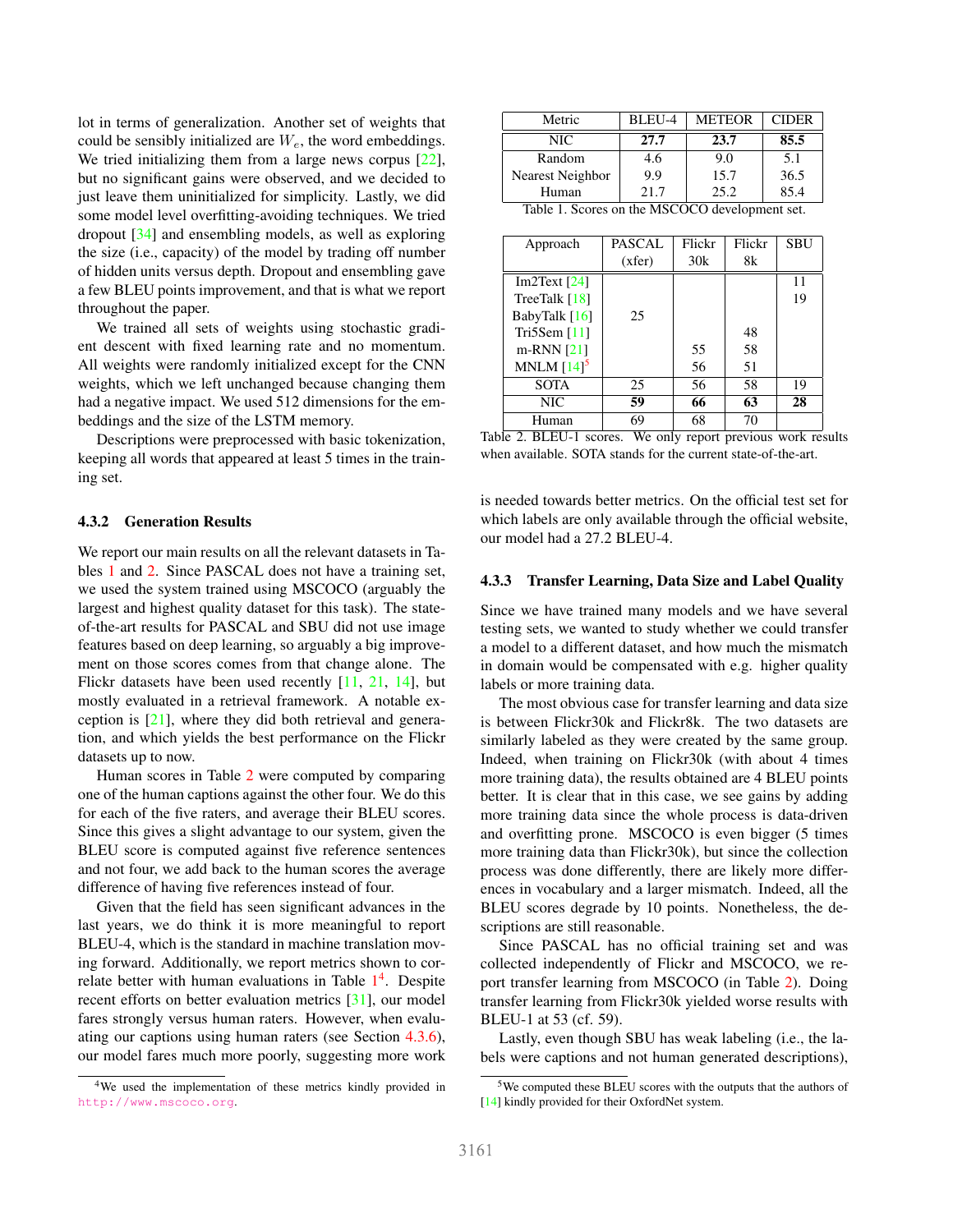<span id="page-6-5"></span>the task is much harder with a much larger and noisier vocabulary. However, much more data is available for training. When running the MSCOCO model on SBU, our performance degrades from 28 down to 16.

# 4.3.4 Generation Diversity Discussion

Having trained a generative model that gives  $p(S|I)$ , an obvious question is whether the model generates novel captions, and whether the generated captions are both diverse and high quality. Table [3](#page-6-1) shows some samples when returning the N-best list from our beam search decoder instead of the best hypothesis. Notice how the samples are diverse and may show different aspects from the same image. The agreement in BLEU score between the top 15 generated sentences is 58, which is similar to that of humans among them. This indicates the amount of diversity our model generates. In bold are the sentences that are not present in the training set. If we take the best candidate, the sentence is present in the training set 80% of the times. This is not too surprising given that the amount of training data is quite small, so it is relatively easy for the model to pick "exemplar" sentences and use them to generate descriptions. If we instead analyze the top 15 generated sentences, about half of the times we see a completely novel description, but still with a similar BLEU score, indicating that they are of enough quality, yet they provide a healthy diversity.

| A man throwing a frisbee in a park.               |  |  |
|---------------------------------------------------|--|--|
| A man holding a frisbee in his hand.              |  |  |
| A man standing in the grass with a frisbee.       |  |  |
| A close up of a sandwich on a plate.              |  |  |
| A close up of a plate of food with french fries.  |  |  |
| A white plate topped with a cut in half sandwich. |  |  |
| A display case filled with lots of donuts.        |  |  |
| A display case filled with lots of cakes.         |  |  |
| A bakery display case filled with lots of donuts. |  |  |

<span id="page-6-1"></span>Table 3. N-best examples from the MSCOCO test set. Bold lines indicate a novel sentence not present in the training set.

#### 4.3.5 Ranking Results

While we think ranking is an unsatisfactory way to evaluate description generation from images, many papers report ranking scores, using the set of testing captions as candidates to rank given a test image. The approach that works best on these metrics (MNLM), specifically implemented a ranking-aware loss. Nevertheless, NIC is doing surprisingly well on both ranking tasks (ranking descriptions given images, and ranking images given descriptions), as can be seen in Tables [4](#page-6-2) and [5.](#page-6-3) Note that for the Image Annotation task, we normalized our scores similar to what [\[21\]](#page-8-23) used.

| Approach                                       | <b>Image Annotation</b> |    |              | <b>Image Search</b> |              |    |
|------------------------------------------------|-------------------------|----|--------------|---------------------|--------------|----|
|                                                | R@1                     |    | $R@10$ Med r | R@1                 | $R@10$ Med r |    |
| DeFrag $[13]$                                  | 13                      | 44 | 14           | 10                  | 43           | 15 |
| $m-RNN$ [21]                                   | 15                      | 49 | 11           | 12 <sup>2</sup>     | 42           | 15 |
| MNLM $[14]$                                    | 18                      | 55 | 8            | 13                  | 52           | 10 |
| NIC.                                           | 20                      | 61 | 6            | 19                  | 64           | 5  |
| Table 4. Recall@k and median rank on Flickr8k. |                         |    |              |                     |              |    |

<span id="page-6-2"></span>

|                  | <b>Image Annotation</b> |    |    | Image Search |                                 |    |
|------------------|-------------------------|----|----|--------------|---------------------------------|----|
| Approach         | R@1                     |    |    |              | $R@10$ Med $r/R@1$ R@10 Med $r$ |    |
| DeFrag $[13]$    | 16                      | 55 |    | 10           | 45                              | 13 |
| $m-RNN$ [21]     | 18                      | 51 | 10 | 13           | 42                              | 16 |
| <b>MNLM</b> [14] | 23                      | 63 |    | 17           | 57                              | 8  |
| NIC.             |                         | 56 |    | 17           | 57                              |    |

<span id="page-6-3"></span>Table 5. Recall@k and median rank on Flickr30k.



<span id="page-6-4"></span>Figure 4. *Flickr-8k: NIC*: predictions produced by NIC on the Flickr8k test set (average score: 2.37); *Pascal: NIC*: (average score: 2.45); *COCO-1k: NIC*: A subset of 1000 images from the MSCOCO test set with descriptions produced by NIC (average score: 2.72); *Flickr-8k: ref*: these are results from [\[11\]](#page-8-15) on Flickr8k rated using the same protocol, as a baseline (average score: 2.08); *Flickr-8k: GT:* we rated the groundtruth labels from Flickr8k using the same protocol. This provides us with a "calibration" of the scores (average score: 3.89)

#### <span id="page-6-0"></span>4.3.6 Human Evaluation

Figure [4](#page-6-4) shows the result of the human evaluations of the descriptions provided by NIC, as well as a reference system and groundtruth on various datasets. We can see that NIC is better than the reference system, but clearly worse than the groundtruth, as expected. This shows that BLEU is not a perfect metric, as it does not capture well the difference between NIC and human descriptions assessed by raters. Examples of rated images can be seen in Figure [5.](#page-7-0) It is interesting to see, for instance in the second image of the first column, how the model was able to notice the frisbee given its size.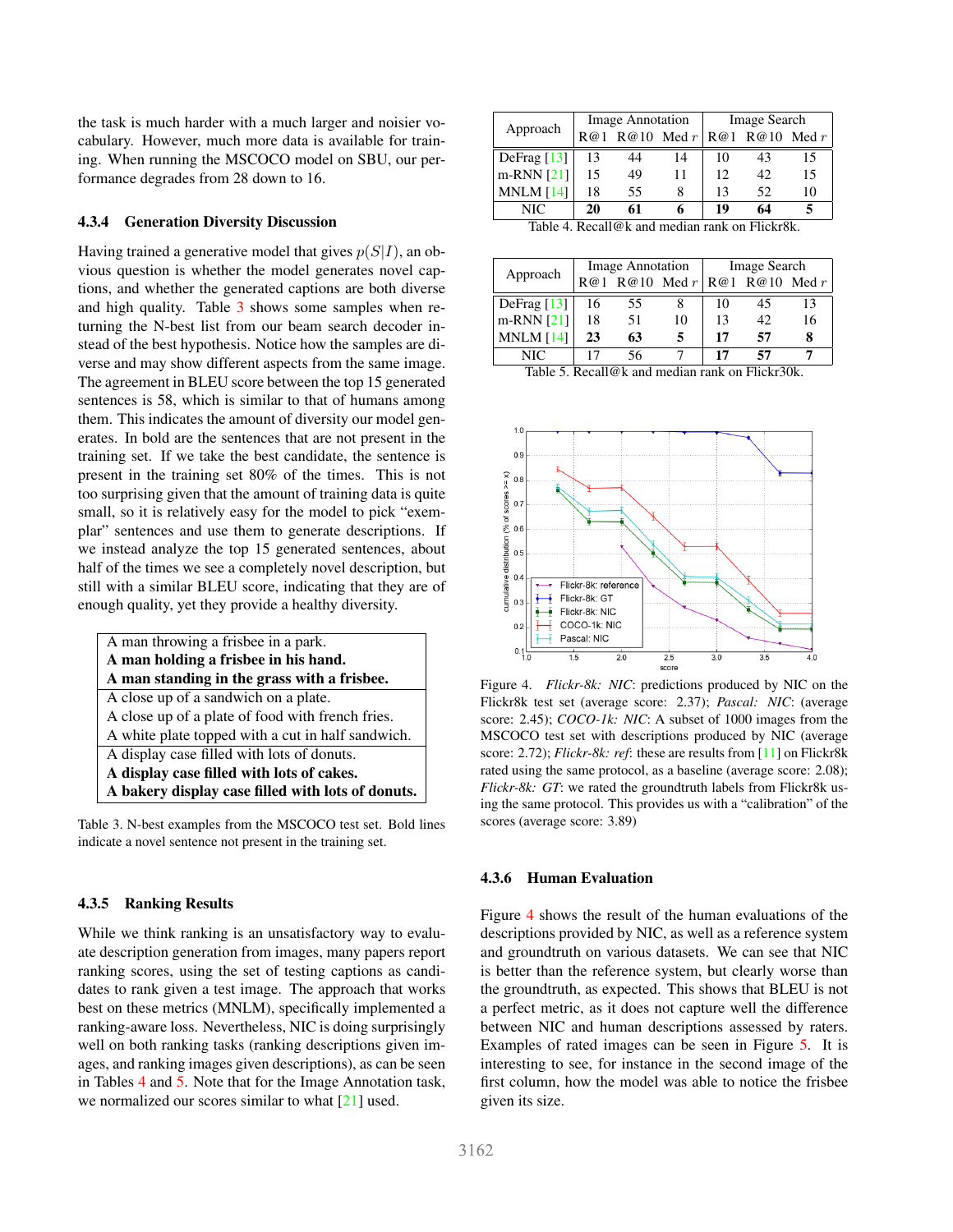<span id="page-7-2"></span>

<span id="page-7-0"></span>Figure 5. A selection of evaluation results, grouped by human rating.

#### <span id="page-7-1"></span>4.3.7 Analysis of Embeddings

In order to represent the previous word  $S_{t-1}$  as input to the decoding LSTM producing  $S_t$ , we use word embedding vectors [\[22\]](#page-8-32), which have the advantage of being independent of the size of the dictionary (contrary to a simpler onehot-encoding approach). Furthermore, these word embeddings can be jointly trained with the rest of the model. It is remarkable to see how the learned representations have captured some semantic from the statistics of the language. Table [4.3.7](#page-7-1) shows, for a few example words, the nearest other words found in the learned embedding space.

Note how some of the relationships learned by the model will help the vision component. Indeed, having "horse", "pony", and "donkey" close to each other will encourage the CNN to extract features that are relevant to horse-looking animals. We hypothesize that, in the extreme case where we see very few examples of a class (e.g., "unicorn"), its proximity to other word embeddings (e.g., "horse") should provide a lot more information that would be completely lost with more traditional bag-of-words based approaches.

# 5. Conclusion

We have presented NIC, an end-to-end neural network system that can automatically view an image and generate

| Word     | Neighbors                         |
|----------|-----------------------------------|
| car      | van, cab, suv, vehicule, jeep     |
| boy      | toddler, gentleman, daughter, son |
| street   | road, streets, highway, freeway   |
| horse    | pony, donkey, pig, goat, mule     |
| computer | computers, pc, crt, chip, compute |

Table 6. Nearest neighbors of a few example words

a reasonable description in plain English. NIC is based on a convolution neural network that encodes an image into a compact representation, followed by a recurrent neural network that generates a corresponding sentence. The model is trained to maximize the likelihood of the sentence given the image. Experiments on several datasets show the robustness of NIC in terms of qualitative results (the generated sentences are very reasonable) and quantitative evaluations, using either ranking metrics or BLEU, a metric used in machine translation to evaluate the quality of generated sentences. It is clear from these experiments that, as the size of the available datasets for image description increases, so will the performance of approaches like NIC. Furthermore, it will be interesting to see how one can use unsupervised data, both from images alone and text alone, to improve image description approaches.